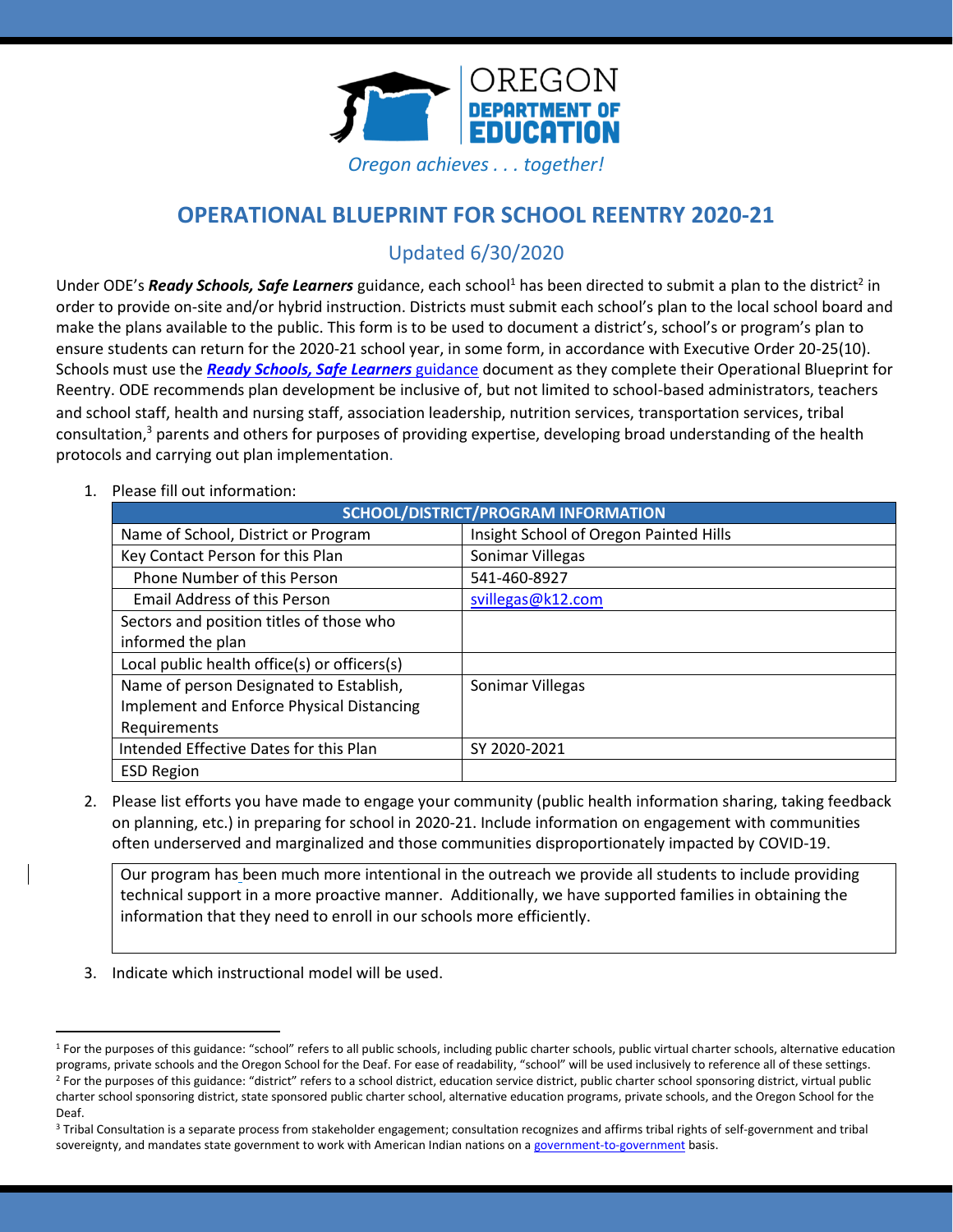*Select One:*

☐ **On-Site Learning** ☐ **Hybrid Learning** ☒ **Comprehensive Distance Learning**

- 4. If you selected Comprehensive Distance Learning, you only have to fill out the green portion of the Operational Blueprint for Reentry (i.e., page 2 in the initial template).
- 5. If you selected On-Site Learning or Hybrid Learning, you have to fill out the blue portion of the Operational Blueprint for Reentry (i.e., pages 3-15 in the initial template) an[d submit](https://app.smartsheet.com/b/form/a4dedb5185d94966b1dffc75e4874c8a) online. [\(https://app.smartsheet.com/b/form/a4dedb5185d94966b1dffc75e4874c8a\)](https://app.smartsheet.com/b/form/a4dedb5185d94966b1dffc75e4874c8a) by August 15, 2020 or prior to the beginning of the 2020-21 school year.

\* **Note:** Private schools are required to comply with only sections 1-3 of the *Ready Schools, Safe Learners* guidance.

### **REQUIREMENTS FOR COMPREHENSIVE DISTANCE LEARNING OPERATIONAL BLUEPRINT**

*This section must be completed by any school that is seeking to provide instruction through Comprehensive Distance Learning. Schools providing On-Site or Hybrid Instructional Models do not need to complete this section.*

#### **Describe why you are selecting Comprehensive Distance Learning as the school's Instructional Model for the effective dates of this plan.**

Our model of instruction has always been the comprehensive distance learning model. We have had a few face-to-face opportunities such as planned outings, "Meet the Teacher" events, prom, and graduation. However, those will be assessed and changed to virtual as deemed necessary based on any COVID-19 related updates.

**Describe how your school's model aligns to the Comprehensive Distance Learning Guidance. In completing this part of the Blueprint you are attesting that you have reviewed the Comprehensive Distance Learning Guidance. Please name any requirements you need ODE to review for any possible accommodations.** 

#### **Section 1: Framing Values and Understanding Distance Learning**

We provide a full academic learning experience as part of our standard program. We use a combination of synchronous and asynchronous opportunities for students to engage in learning. We require students to attend synchronous sessions daily as well as completing asynchronous activities. We have a STeam (Student Support Team) that are devoted to the learning experience of both the students and the parents who serve as learning coaches. We provide materials (both online and offline), offer computers, and offer a stipend of internet cost to all students to ensure equity of access to the academic programs. We have a school social worker and counselors. We will utilize 7 Mindsets as the SEL tool. All students have been provided with a credit assurance plan and we will continue to work with students in order to ensure that students can earn credits that they started during the Spring 2020 semester. We have a comprehensive Special Education Department that provides SDI. This next school year, we will begin implementing a co-teaching model in order to continue to support students. We have staff dedicated to both the Section 504 and EL qualified students. We have hired a teacher that is certified as a TAG teacher to support any students that qualify.

#### **Section 2: Academic Conditions for Comprehensive Distance Learning**

We provide the full array of academic opportunities including electives, clubs, and other opportunities for students to engage in coursework. Our STeam provides a strong onboarding program called "Strong Start". The team provides parents and students with orientations and one-to-one sessions to familiarize our families with our platforms, programs, and requirements. All students are required to attend synchronous sessions daily with teachers. Our systems automatically track attendance for staff to follow up on through reports and trackers. We schedule our synchronous sessions to be whole-group and small-group based on academic need. Students are placed in homerooms at every grade level for the purpose of establishing "learning communities" where students can interact with their peers and their teacher on a regular basis. Our teachers are required to build lessons that include standards, learning objectives, and formative assessments for each synchronous lesson they provide. Administration regularly conducts "walkthroughs" and provide teachers with feedback. Teachers are required to develop curriculum maps in advance and identify priority standards that align with Oregon Standards and to utilize the curriculum mapping along with continued DDI practices to plan and develop lessons. All lessons are recorded, and teachers collect artifacts of learning as part of their evaluations. As an additional support to monitoring student progress, the NWEA will be administered 3 times in the school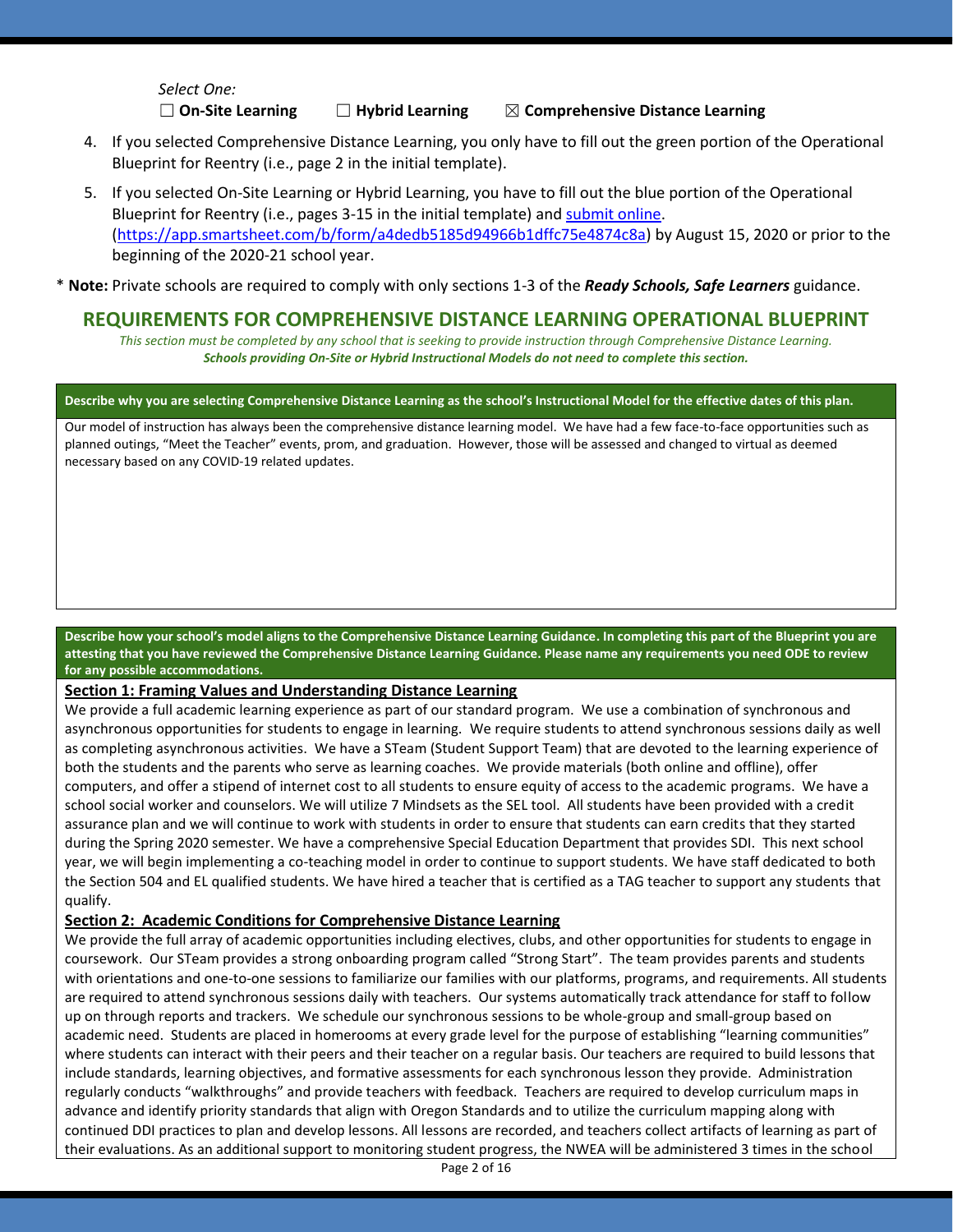**Describe how your school's model aligns to the Comprehensive Distance Learning Guidance. In completing this part of the Blueprint you are attesting that you have reviewed the Comprehensive Distance Learning Guidance. Please name any requirements you need ODE to review for any possible accommodations.** 

year. The assessment will be given in a small group, proctored setting. The results will be evaluated and used to develop intervention support for students.

#### **Section 3: Operational Conditions for Comprehensive Distance Learning**

We monitor attendance daily. Our system automatically tracks attendance for both synchronous and asynchronous engagement. Our homeroom teachers, special education teachers (where applicable), administration, and other support staff (student attendance specialist) monitor attendance through reports and take action where applicable. We have established procedures on how and when this will be monitored via weekly meetings among teaching staff and daily procedures to be followed by the student attendance specialist.

As a part of our program, we offer both national and local club opportunities for students to participate in.

#### **Section 4: Student and Family Support for Comprehensive Distance Learning**

Equity and access has been our critical part of our programming since the inception of our programs. We have a Student Resource Coordinator (LCSW) and 2 school counselors who support students in obtaining the resources necessary to eliminate barriers for students and family so that they can engage in their educational experience. We have a Special Programs Academic Administrator, Special Education team, MTSS team, TAG teacher, EL teacher/coordinator, 504 Coordinator, and a student support team (STeam) to support the diverse nature of our student body and to ensure that all student needs are identified and addressed in accordance with federal law, state law, and best practices. Our motto for the school year will be "Relationships First" and will be focused on supporting families from a human-based perspective as well as utilize a strengths-based approach. We will be continuing to implement the 7 Mindsets curriculum with our students.

At the start of the school year and as part of our "Strong Start" programming, we meet with families and provide orientations through both our advisors and homeroom teachers along with special programs personnel, when appropriate. We have established communication guidelines and multiple methods to communicate with families while ensuring that we follow FERPA and privacy guidelines. Our administrators will remain present within the school and offer open office hours via synchronous sessions. We will continue to conduct Family and Teacher Pulse Checks to gather feedback from our stakeholders.

#### **Section 5: Digital Learning Needs for Comprehensive Distance Learning**

As a fully online education provider, our systems are secure and comply with FERPA and other laws related to student privacy. Students are provided with a stipend for internet access. All teachers have high-speed internet. Every student is offered a computer when they enroll in our schools. Our computers are already installed with filters to assist with student safety while on the web.

We utilize a proprietary learning management system (LMS) for K-5 students and a customized LMS through Desire to Learn (D2L) for our 6-12 program. The LMS incorporate the curriculum, grading, and communication system for our students and teachers. Our students and teachers will meet in virtual classrooms through Blackboard Collaborate and NewRow. Both allow for students to present the lessons, video and audio components, and utilize tools to support engagement between students and teachers. Our educational content and materials are made especially for virtual learning. Our teachers are trained on presenting lessons virtually that meet state-standards, provide formative assessment, and meet the needs of diverse learning. We have designed a comprehensive professional development plan which will be informed by ongoing walk-throughs through an ongoing observation and feedback cycle as well as through our continued data review sessions at a micro and macro level.

#### **Section 6: Preparing Comprehensive Distance Learning**

As part of our continuous school improvement planning, we evaluate our program regularly utilizing the feedback obtained from our stakeholders, classroom data, student demographic data, and student assessment data. We have comprehensive supports through our partnership with our curriculum and support provider K12, inc., our collaboration with our partner district, Mitchell School District #55, and through Board oversight.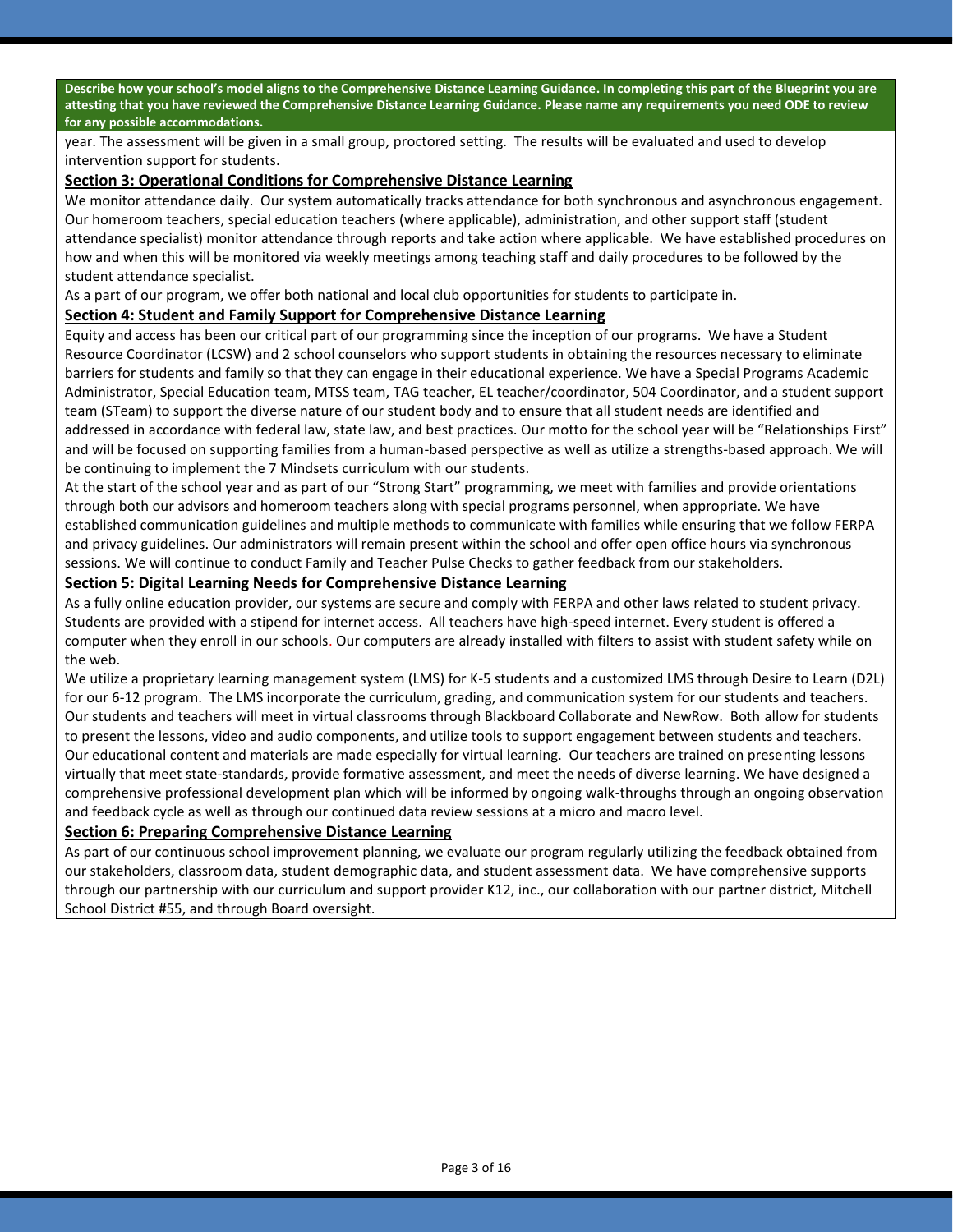#### **Describe the school's plan, including the anticipated timeline, for returning to Hybrid Learning or On-Site Learning consistent with the** *Ready Schools, Safe Learners* **guidance.**

We will continue to be a fully-online education provider. Once it is safe to do so based on the guidance from the State of Oregon, we will commence our face to face activities to include an in-person graduation and face-to-face outings.

*The remainder of this operational blueprint is not applicable to schools operating a Comprehensive Distance Learning Model.*

#### **ESSENTIAL REQUIREMENTS FOR HYBRID / ON-SITE OPERATIONAL BLUEPRINT**

*This section must be completed by any school that is providing instruction through On-Site or Hybrid Instructional Models. Schools providing Comprehensive Distance Learning Instructional Models do not need to complete this section.*



# **1. Public Health Protocols**

|        | 1a. COMMUNICABLE DISEASE MANAGEMENT PLAN FOR COVID-19                                |                           |  |  |
|--------|--------------------------------------------------------------------------------------|---------------------------|--|--|
|        | <b>OHA/ODE Requirements</b>                                                          | <b>Hybrid/Onsite Plan</b> |  |  |
| $\Box$ | Implement measures to limit the spreads of COVID-19 within the                       |                           |  |  |
|        | school setting.                                                                      |                           |  |  |
| $\Box$ | Update written Communicable Disease Management Plan to                               |                           |  |  |
|        | specifically address the prevention of the spread of COVID-19.                       |                           |  |  |
| $\Box$ | Designate a person at each school to establish, implement and                        |                           |  |  |
|        | enforce physical distancing requirements, consistent with the                        |                           |  |  |
|        | Ready Schools, Safe Learners guidance and other guidance from                        |                           |  |  |
|        | OHA.                                                                                 |                           |  |  |
| $\Box$ | Include names of the LPHA staff, school nurses, and other medical                    |                           |  |  |
|        | experts who provided support and resources to the district/school                    |                           |  |  |
|        | policies and plans. Review relevant local, state, and national                       |                           |  |  |
|        | evidence to inform plan.                                                             |                           |  |  |
| $\Box$ | Process and procedures established to train all staff in sections 1 -                |                           |  |  |
|        | 3 of the Ready Schools, Safe Learners guidance. Consider                             |                           |  |  |
|        | conducting the training virtually, or, if in-person, ensure physical                 |                           |  |  |
|        | distancing is maintained to the maximum extent possible.                             |                           |  |  |
| $\Box$ | Protocol to notify the local public health authority (LPHA Directory                 |                           |  |  |
|        | by County) of any confirmed COVID-19 cases among students or<br>staff.               |                           |  |  |
| $\Box$ | Plans for systematic disinfection of classrooms, offices, bathrooms                  |                           |  |  |
|        | and activity areas.                                                                  |                           |  |  |
| $\Box$ | Process to report to the LPHA any cluster of any illness among staff                 |                           |  |  |
|        | or students.                                                                         |                           |  |  |
| $\Box$ | Protocol to cooperate with the LPHA recommendations and                              |                           |  |  |
|        | provide all logs and information in a timely manner.                                 |                           |  |  |
| $\Box$ | Protocol for screening students and staff for symptoms (see                          |                           |  |  |
|        | section 1f of the Ready Schools, Safe Learners guidance).                            |                           |  |  |
| $\Box$ | Protocol to isolate any ill or exposed persons from physical contact<br>with others. |                           |  |  |
| $\Box$ | Protocol for communicating potential COVID-19 cases to the                           |                           |  |  |
|        | school community and other stakeholders (see section 1e of the                       |                           |  |  |
|        | Ready Schools, Safe Learners guidance).                                              |                           |  |  |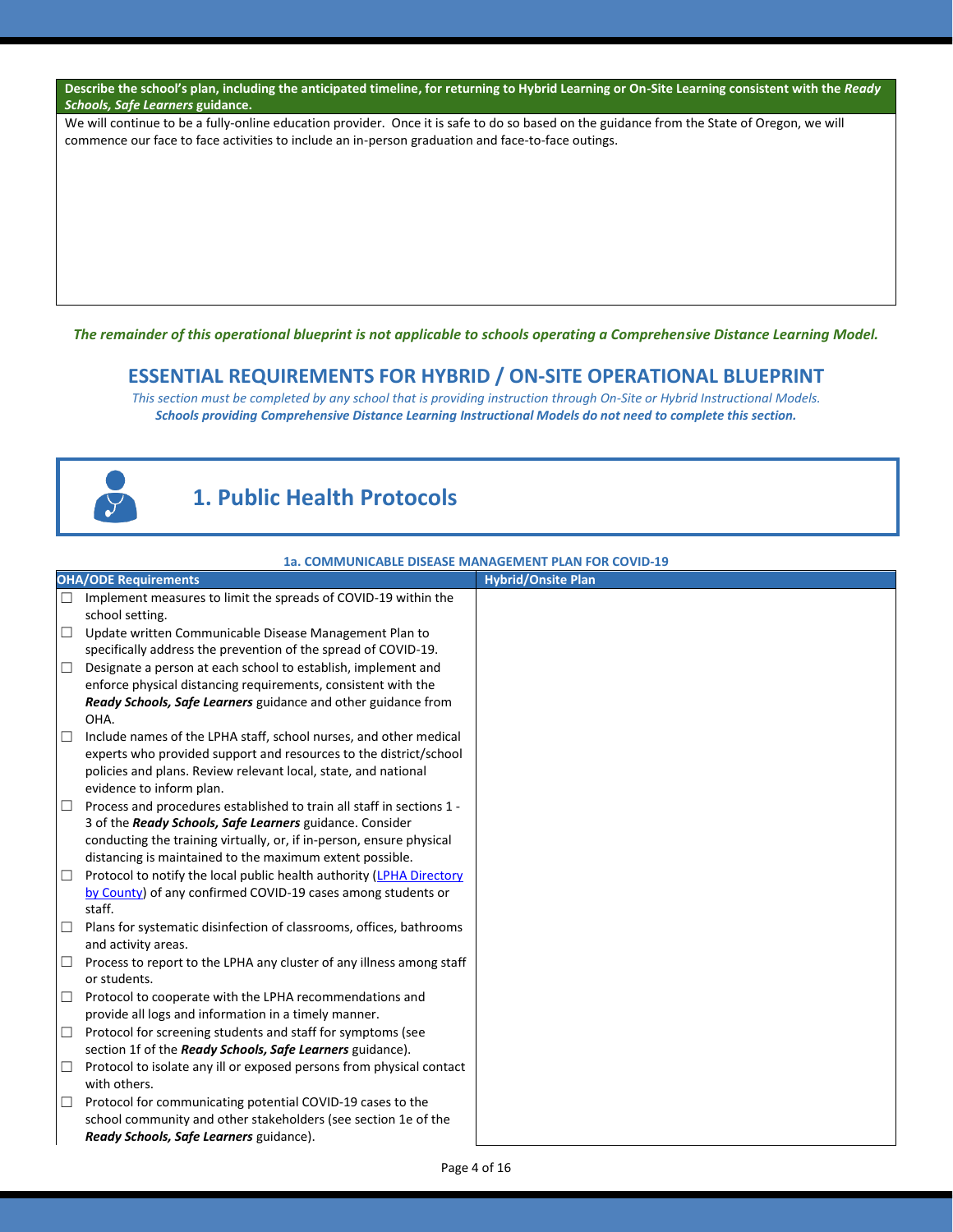|        | <b>OHA/ODE Requirements</b>                                         | <b>Hybrid/Onsite Plan</b> |
|--------|---------------------------------------------------------------------|---------------------------|
| $\Box$ | Create a system for maintaining daily logs for each student/cohort  |                           |
|        | for the purposes of contact tracing. This system needs to be made   |                           |
|        | in consultation with a school/district nurse or an LPHA official.   |                           |
|        | If a student(s) is part of a stable cohort (a group of students     |                           |
|        | that are consistently in contact with each other or in              |                           |
|        | multiple cohort groups) that conform to the requirements of         |                           |
|        | cohorting (see section 1d of the Ready Schools, Safe                |                           |
|        | <b>Learners</b> guidance), the daily log may be maintained for the  |                           |
|        | cohort.                                                             |                           |
|        | If a student(s) is not part of a stable cohort, then an             |                           |
|        | individual student log must be maintained.                          |                           |
|        | Required components of individual daily student/cohort logs         |                           |
|        | include:                                                            |                           |
|        | Child's name                                                        |                           |
|        | Drop off/pick up time<br>٠                                          |                           |
|        | Parent/guardian name and emergency contact information<br>$\bullet$ |                           |
|        | All staff (including itinerant staff, substitutes, and guest        |                           |
|        | teachers) names and phone numbers who interact with a               |                           |
|        | stable cohort or individual student                                 |                           |
| ⊔      | Protocol to record/keep daily logs to be used for contact tracing   |                           |
|        | for a minimum of four weeks to assist the LPHA as needed.           |                           |
| □      | Process to ensure that the school reports to and consults with the  |                           |
|        | LPHA regarding cleaning and possible classroom or program           |                           |
|        | closure if anyone who has entered school is diagnosed with COVID-   |                           |
|        | 19.                                                                 |                           |
| $\Box$ | Protocol to respond to potential outbreaks (see section 3 of the    |                           |
|        | Ready Schools, Safe Learners guidance).                             |                           |

#### **1b. HIGH-RISK POPULATIONS**

|        |                     | <b>OHA/ODE Requirements</b>                                                                                       | <b>Hybrid/Onsite Plan</b> |
|--------|---------------------|-------------------------------------------------------------------------------------------------------------------|---------------------------|
|        |                     | Serve students in high-risk population(s) whether learning is                                                     |                           |
|        |                     | happening through On-Site, Hybrid (partially On-Site and partially                                                |                           |
|        |                     | Comprehensive Distance Learning models), or Comprehensive                                                         |                           |
|        |                     | Distance Learning models.                                                                                         |                           |
|        |                     | <b>Medically Fragile, Complex and Nursing-Dependent Student</b>                                                   |                           |
|        | <b>Requirements</b> |                                                                                                                   |                           |
| $\Box$ |                     | All districts must account for students who have health conditions                                                |                           |
|        |                     | that require additional nursing services. Oregon law (ORS 336.201)                                                |                           |
|        |                     | defines three levels of severity related to required nursing                                                      |                           |
|        | services:           |                                                                                                                   |                           |
|        | 1.                  | Medically Complex: Are students who may have an unstable                                                          |                           |
|        |                     | health condition and who may require daily professional                                                           |                           |
|        |                     | nursing services.                                                                                                 |                           |
|        | 2.                  | Medically Fragile: Are students who may have a life-                                                              |                           |
|        |                     | threatening health condition and who may require                                                                  |                           |
|        | 3.                  | immediate professional nursing services.                                                                          |                           |
|        |                     | Nursing-Dependent: Are students who have an unstable or                                                           |                           |
|        |                     | life-threatening health condition and who require daily,<br>direct, and continuous professional nursing services. |                           |
|        |                     | Staff and school administrators, in partnership with school nurses,                                               |                           |
|        |                     | or other school health providers, should work with                                                                |                           |
|        |                     | interdisciplinary teams to address individual student needs. The                                                  |                           |
|        |                     | school registered nurse (RN) is responsible for nursing care                                                      |                           |
|        |                     | provided to individual students as outlined in ODE guidance and                                                   |                           |
|        |                     | state law:                                                                                                        |                           |
|        | $\bullet$           | Communicate with parents and health care providers to                                                             |                           |
|        |                     | determine return to school status and current needs of the                                                        |                           |
|        |                     | student.                                                                                                          |                           |
|        | $\bullet$           | Coordinate and update other health services the student                                                           |                           |
|        |                     | may be receiving in addition to nursing services. This may                                                        |                           |
|        |                     | include speech language pathology, occupational therapy,                                                          |                           |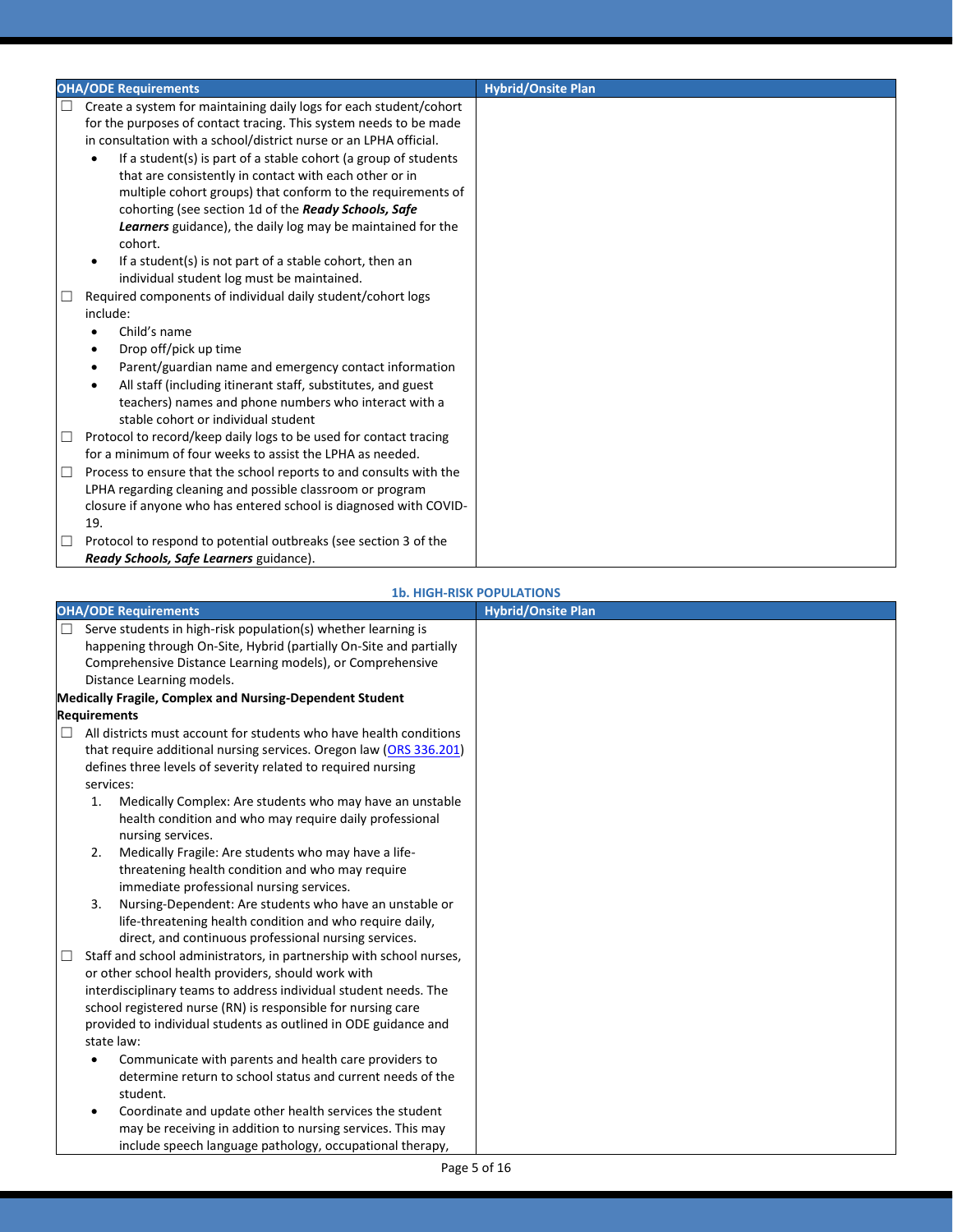#### **1c. PHYSICAL DISTANCING**

|        | <b>OHA/ODE Requirements</b>                                          | <b>Hybrid/Onsite Plan</b> |
|--------|----------------------------------------------------------------------|---------------------------|
| $\Box$ | Establish a minimum of 35 square feet per person when                |                           |
|        | determining room capacity. Calculate only with usable classroom      |                           |
|        | space, understanding that desks and room set-up will require use     |                           |
|        | of all space in the calculation.                                     |                           |
| $\Box$ | Support physical distancing in all daily activities and instruction, |                           |
|        | maintaining at least six feet between individuals to the maximum     |                           |
|        | extent possible.                                                     |                           |
| $\Box$ | Minimize time standing in lines and take steps to ensure that six    |                           |
|        | feet of distance between students is maintained, including marking   |                           |
|        | spacing on floor, one-way traffic flow in constrained spaces, etc.   |                           |
| П      | Schedule modifications to limit the number of students in the        |                           |
|        | building (e.g., rotating groups by days or location, staggered       |                           |
|        | schedules to avoid hallway crowding and gathering).                  |                           |
| □      | Plan for students who will need additional support in learning how   |                           |
|        | to maintain physical distancing requirements. Provide instruction;   |                           |
|        | don't employ punitive discipline.                                    |                           |

### **1d. COHORTING**

| <b>OHA/ODE Requirements</b>                                                                                                                   | <b>Hybrid/Onsite Plan</b> |  |
|-----------------------------------------------------------------------------------------------------------------------------------------------|---------------------------|--|
| Where feasible, establish stable cohorts: groups should be no                                                                                 |                           |  |
| larger than can be accommodated by the space available to                                                                                     |                           |  |
| provide 35 square feet per person, including staff.                                                                                           |                           |  |
| The smaller the cohort, the less risk of spreading disease. As<br>cohort groups increase in size, the risk of spreading disease<br>increases. |                           |  |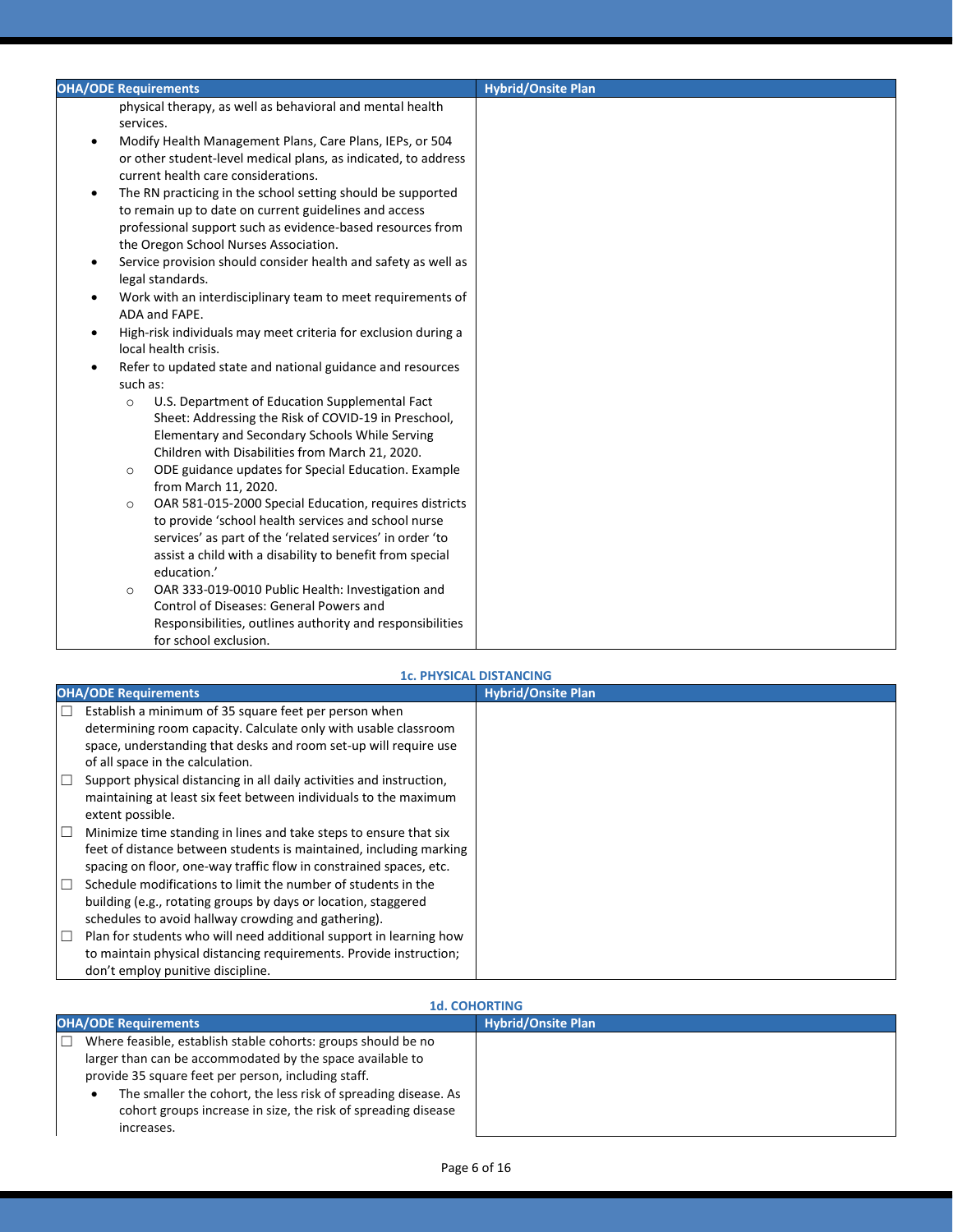|        | <b>OHA/ODE Requirements</b>                                                                                                                                                           | <b>Hybrid/Onsite Plan</b> |
|--------|---------------------------------------------------------------------------------------------------------------------------------------------------------------------------------------|---------------------------|
| П      | Each school must have a system for daily logs to ensure contract<br>tracing among the cohort (see section 1a of the <b>Ready Schools</b> ,<br>Safe Learners guidance).                |                           |
| $\Box$ | Minimize interaction between students in different stable cohorts<br>(e.g., access to restrooms, activities, common areas). Provide<br>access to All Gender/Gender Neutral restrooms. |                           |
| $\Box$ | Cleaning and wiping surfaces (e.g., desks, door handles, etc.) must<br>be maintained between multiple student uses, even in the same<br>cohort.                                       |                           |
| $\Box$ | Design cohorts such that all students (including those protected<br>under ADA and IDEA) maintain access to general education, grade<br>level learning standards, and peers.           |                           |
| $\Box$ | Staff who interact with multiple stable cohorts must wash/sanitize<br>their hands between interactions with different stable cohorts.                                                 |                           |

#### **1e. PUBLIC HEALTH COMMUNICATION**

|        | <b>OHA/ODE Requirements</b>                                                                                                                                                                                                                                                    | <b>Hybrid/Onsite Plan</b> |  |
|--------|--------------------------------------------------------------------------------------------------------------------------------------------------------------------------------------------------------------------------------------------------------------------------------|---------------------------|--|
| □      | Develop a letter or communication to staff to be shared at the<br>start of on-site instruction and at periodic intervals explaining<br>infection control measures that are being implemented to prevent<br>spread of disease.<br>Consider sharing school protocols themselves. |                           |  |
| $\Box$ | Develop protocols for communicating with students, families and<br>staff who have come into close contact with a confirmed case.<br>Consult with your LPHA on what meets the definition of<br>"close contact."                                                                 |                           |  |
| L      | Develop protocols for communicating immediately with staff,<br>families, and the community when a new case(s) of COVID-19 is<br>diagnosed in students or staff members, including a description of<br>how the school or district is responding.                                |                           |  |
| L      | Provide all information in languages and formats accessible to the<br>school community.                                                                                                                                                                                        |                           |  |

#### **1f. ENTRY AND SCREENING**

| <b>OHA/ODE Requirements</b>                                                  | <b>Hybrid/Onsite Plan</b> |
|------------------------------------------------------------------------------|---------------------------|
| Direct students and staff to stay home if they, or anyone in their<br>$\Box$ |                           |
| homes or community living spaces, have COVID-19 symptoms, or if              |                           |
| anyone in their home or community living spaces has COVID-19.                |                           |
| COVID-19 symptoms are as follows:                                            |                           |
| Primary symptoms of concern: cough, fever or chills,<br>$\bullet$            |                           |
| shortness of breath, or difficulty breathing.                                |                           |
| Note that muscle pain, headache, sore throat, new loss of<br>$\bullet$       |                           |
| taste or smell, diarrhea, nausea, vomiting, nasal congestion,                |                           |
| and runny nose are also symptoms often associated with                       |                           |
| COVID-19. More information about COVID-19 symptoms is                        |                           |
| available from CDC.                                                          |                           |
| In addition to COVID-19 symptoms, students should be<br>$\bullet$            |                           |
| excluded from school for signs of other infectious diseases,                 |                           |
| per existing school policy and protocols. See pages 9-12 of                  |                           |
| <b>OHA/ODE Communicable Disease Guidance.</b>                                |                           |
| Emergency signs that require immediate medical attention:<br>$\bullet$       |                           |
| Trouble breathing<br>$\circ$                                                 |                           |
| Persistent pain or pressure in the chest<br>$\circ$                          |                           |
| New confusion or inability to awaken<br>$\circ$                              |                           |
| Bluish lips or face<br>$\Omega$                                              |                           |
| Other severe symptoms<br>$\circ$                                             |                           |
| Screen all students and staff for symptoms on entry to bus/school            |                           |
| every day. This can be done visually and/or with confirmation from           |                           |
| a parent/caregiver/guardian.                                                 |                           |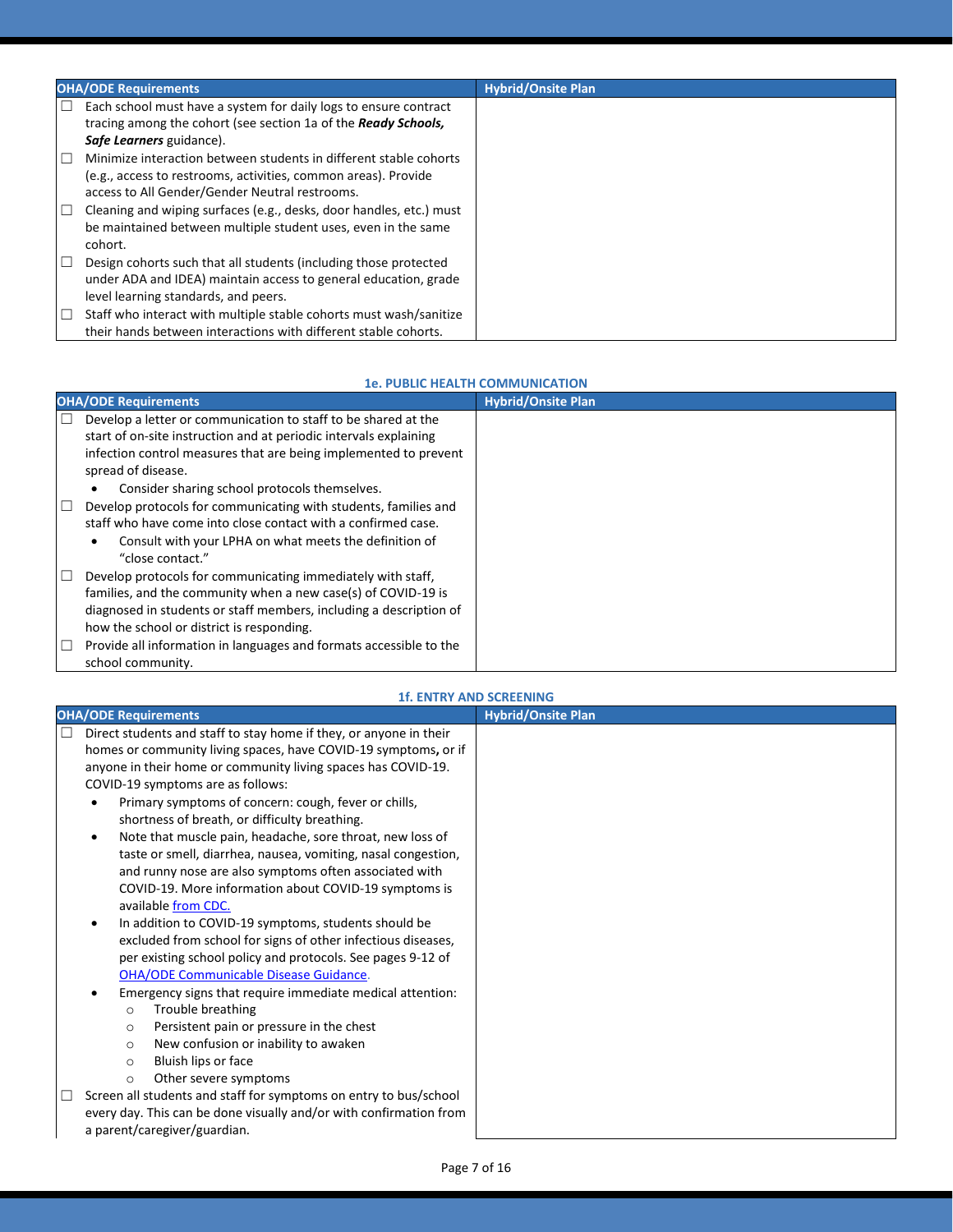|        | <b>OHA/ODE Requirements</b>                                                                                                                                                                                                                                                                                                                        | <b>Hybrid/Onsite Plan</b> |
|--------|----------------------------------------------------------------------------------------------------------------------------------------------------------------------------------------------------------------------------------------------------------------------------------------------------------------------------------------------------|---------------------------|
|        | Anyone displaying or reporting the primary symptoms of<br>٠<br>concern must be isolated (see section 1i of the Ready<br><b>Schools, Safe Learners</b> guidance) and sent home as soon as<br>possible.<br>They must remain home until 72 hours after fever is gone<br>(without use of fever reducing medicine) and other<br>symptoms are improving. |                           |
| ш      | Follow LPHA advice on restricting from school any student or staff<br>known to have been exposed (e.g., by a household member) to<br>COVID-19 within the preceding 14 calendar days.                                                                                                                                                               |                           |
| $\Box$ | Staff or students with a chronic or baseline cough that has<br>worsened or is not well-controlled with medication should be<br>excluded from school. Do not exclude staff or students who have<br>other symptoms that are chronic or baseline symptoms (e.g.,<br>asthma, allergies, etc.) from school.                                             |                           |
| $\Box$ | Hand hygiene on entry to school every day: wash with soap and<br>water for 20 seconds or use an alcohol-based hand sanitizer with<br>60-95% alcohol.                                                                                                                                                                                               |                           |

#### **1g. VISITORS/VOLUNTEERS**

|   | <b>OHA/ODE Requirements</b>                                         | <b>Hybrid/Onsite Plan</b> |
|---|---------------------------------------------------------------------|---------------------------|
| □ | Restrict non-essential visitors. Only allow visitors if six feet of |                           |
|   | physical distance between all people can be maintained.             |                           |
| □ | Visitors must wash or sanitize their hands upon entry and exit.     |                           |
|   | Visitors must wear face coverings in accordance with OHA and CDC    |                           |
|   | guidelines.                                                         |                           |
| □ | Screen all visitors for symptoms upon every entry. Restrict from    |                           |
|   | school property any visitor known to have been exposed to COVID-    |                           |
|   | 19 within the preceding 14 calendar days.                           |                           |

#### **1h. FACE COVERINGS, FACE SHIELDS, AND CLEAR PLASTIC BARRIERS**

|        | <b>OHA/ODE Requirements</b>                                             | <b>Hybrid/Onsite Plan</b> |
|--------|-------------------------------------------------------------------------|---------------------------|
| □      | Face coverings or face shields for:                                     |                           |
|        | Staff who are regularly within six feet of students and/or<br>$\bullet$ |                           |
|        | staff                                                                   |                           |
|        | This can include staff who support personal care,<br>$\circ$            |                           |
|        | feeding, or instruction requiring direct physical                       |                           |
|        | contact.                                                                |                           |
|        | Staff who will sustain close contact and interactions<br>$\Omega$       |                           |
|        | with students.                                                          |                           |
|        | Bus drivers.                                                            |                           |
|        | Staff preparing and/or serving meals.                                   |                           |
| $\Box$ | Face shields, face coverings or clear plastic barriers for:             |                           |
|        | Speech Language Pathologists, Speech Language Pathology<br>٠            |                           |
|        | Assistants, or other adults providing articulation therapy.             |                           |
|        | Front office staff.<br>٠                                                |                           |
|        | Face masks for school RNs or other medical personnel when               |                           |
|        | providing direct contact care and monitoring of staff/students          |                           |
|        | displaying symptoms. School nurses should also wear appropriate         |                           |
|        | Personal Protective Equipment (PPE) for their role.                     |                           |
| $\Box$ | Students who choose not to wear face coverings must be                  |                           |
|        | provided access to instruction.                                         |                           |
| □      | ADA accommodations: If a staff member requires an                       |                           |
|        | accommodation for the face covering or face shield requirements,        |                           |
|        | districts and schools should work to limit the staff member's           |                           |
|        | proximity to students and staff to the extent possible to minimize      |                           |
|        | the possibility of exposure.                                            |                           |

**1i. ISOLATION MEASURES**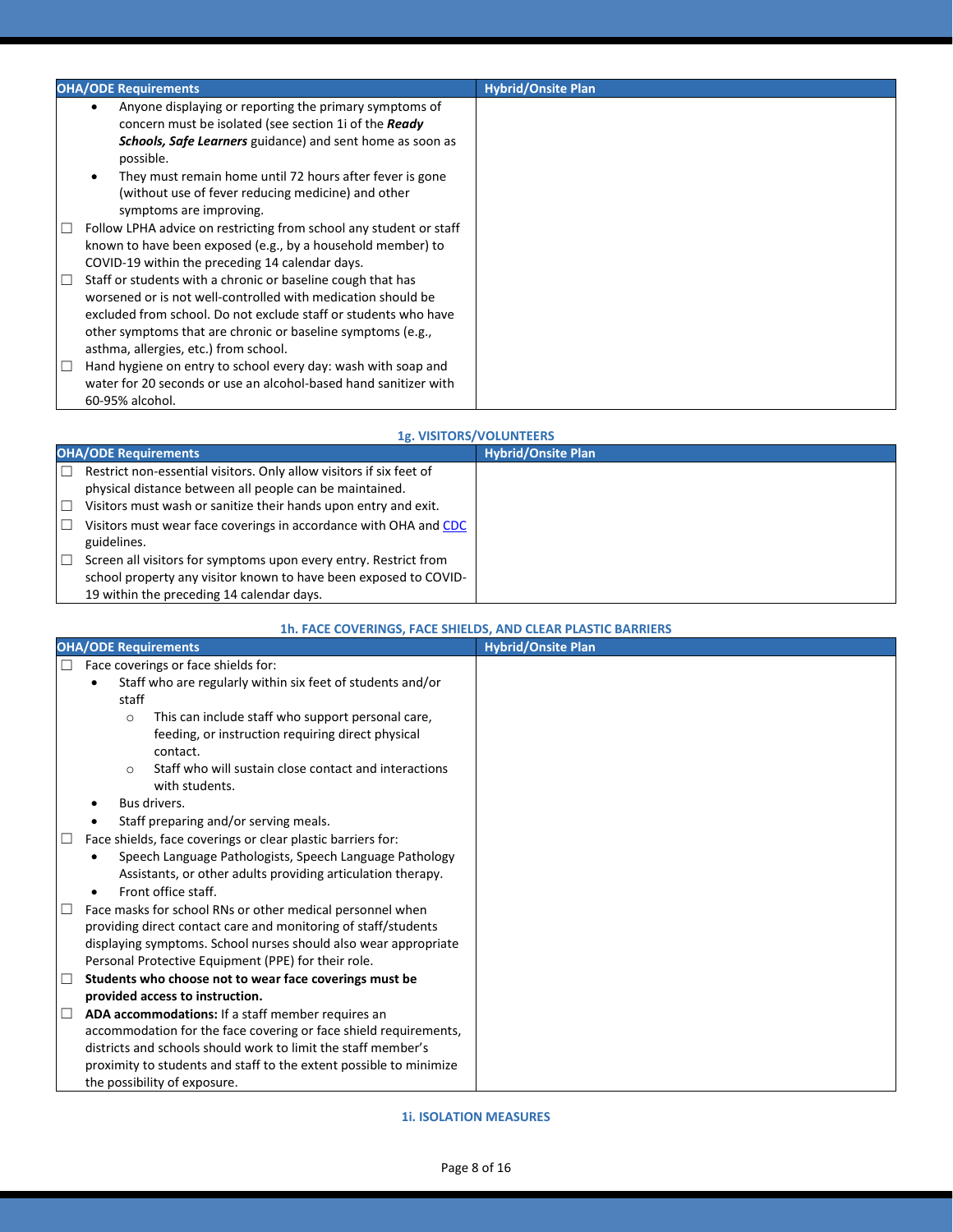#### **OHA/ODE Requirements CONSIDERATION CONSIDERING THE CONSIDERATION CONSIDERING THE CONSIDERATION CONSIDERING THE CONSIDERATION CONSIDERING THE CONSIDERATION CONSIDERING THE CONSIDERATION CONSIDERATION CONSIDERATION CONSID**

- Protocols for surveillance COVID-19 testing of students and staff, as well as exclusion and isolation protocols for sick students and staff whether identified at the time of bus pick-up, arrival to school, or at any time during the school day.
- $\Box$  Protocols for assessment of students, as well as exclusion and isolation protocols for sick students and staff identified at the time of arrival or during the school day.
	- Work with school nurses, health care providers, or other staff with expertise to determine necessary modifications to areas where staff/students will be isolated.
	- Consider required physical arrangements to reduce risk of disease transmission.
	- Plan for the needs of generally well students who need medication or routine treatment, as well as students who may show signs of illness.
- $\Box$  Students and staff who report or develop symptoms must be isolated in a designated isolation area in the school, with adequate space and staff supervision and symptom monitoring by a school nurse, other school-based health care provider or school staff until they are able to go home. Anyone providing supervision and symptom monitoring must wear appropriate face covering or face shields.
	- School nurse and health staff in close contact with symptomatic individuals (less than six feet) should wear a medical-grade face mask. Other Personal Protective Equipment (PPE) may be needed depending on symptoms and care provided. Consult a nurse or health care professional regarding appropriate use of PPE. Any PPE used during care of a symptomatic individual should be properly removed and disposed of prior to exiting the care space, and hands washed after removing PPE.
	- If able to do so safely, a symptomatic individual should wear a face covering.
	- To reduce fear, anxiety, or shame related to isolation, provide a clear explanation of procedures, including use of PPE and handwashing.
- $\Box$  Establish procedures for safely transporting anyone who is sick to their home or to a health care facility.
- □ Staff and students who are ill must stay home from school and must be sent home if they become ill at school, particularly if they have COVID-19 symptoms.
	- Symptomatic staff or students should seek COVID-19 testing from their regular physician or through the local public health authority.
	- If they have a positive COVID-19 viral (PCR) test result, the person should remain home for at least 10 days after illness onset and 72 hours after fever is gone, without use of fever reducing medicine, and other symptoms are improving.
		- Alternatively, a person who had a positive viral test may return to school when they have received two subsequent negative COVID-19 viral tests at least 24 hours apart and 72 hours have passed since fever is gone, without use of fever reducing medicine, and other symptoms are improving.
	- If they have a negative COVID-19 viral test (and if they have multiple tests, all tests are negative), they should remain home until 72 hours after fever is gone, without use of fever reducing medicine, and other symptoms are improving.
	- If they do not undergo COVID-19 testing, the person should remain home until 72 hours after fever is gone, without use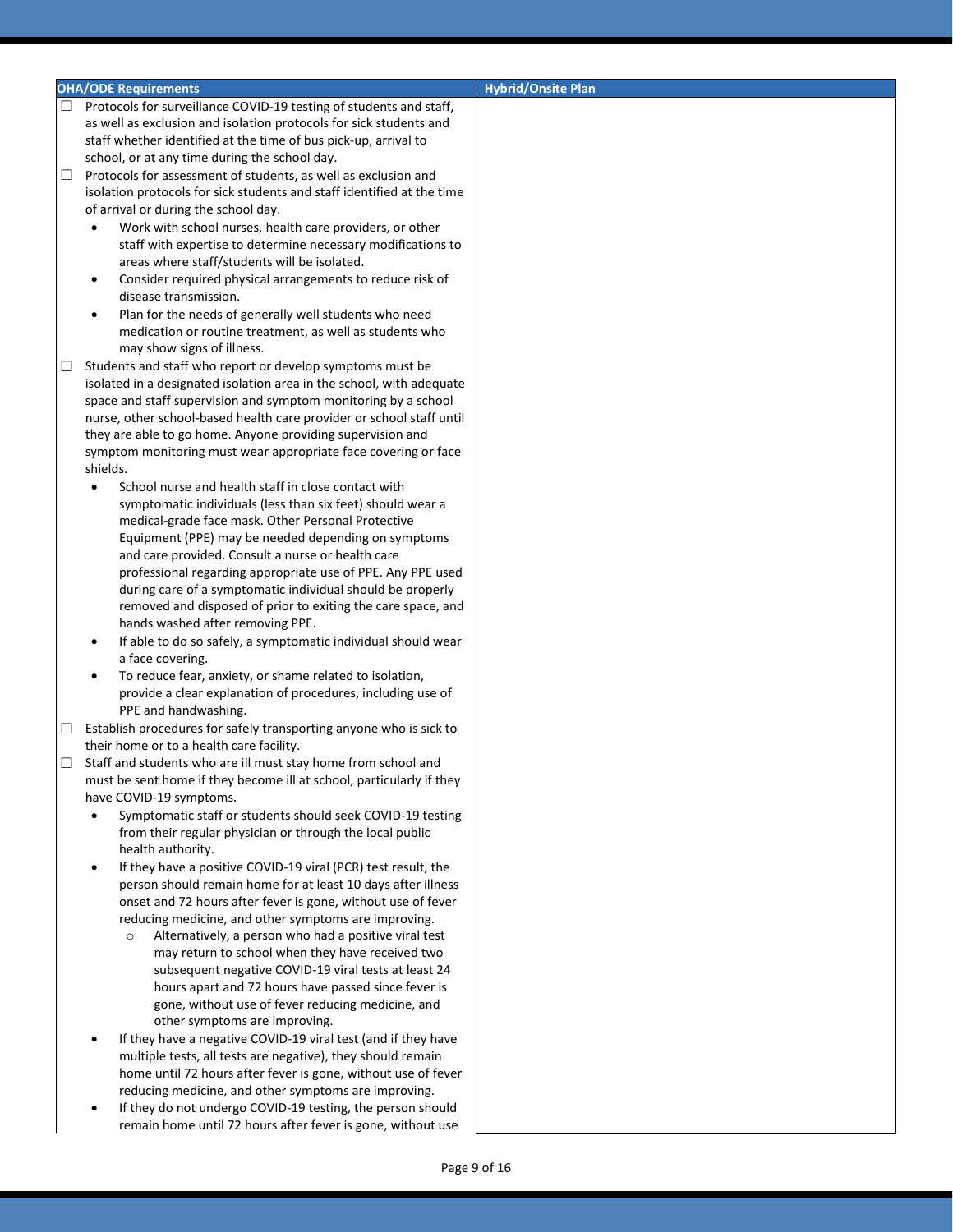| <b>OHA/ODE Requirements</b>                                                                                                                                                                                                                                                                                                                                                           | <b>Hybrid/Onsite Plan</b> |
|---------------------------------------------------------------------------------------------------------------------------------------------------------------------------------------------------------------------------------------------------------------------------------------------------------------------------------------------------------------------------------------|---------------------------|
| of fever reducing medicine, and other symptoms are<br>improving.<br>Involve school nurses, School Based Health Centers, or staff with<br>$\Box$<br>related experience (Occupational or Physical Therapists) in<br>development of protocols and assessment of symptoms (where<br>staffing exists).<br>Record and monitor the students and staff being isolated or sent<br>$\mathbb{L}$ |                           |
| home for the LPHA review.                                                                                                                                                                                                                                                                                                                                                             |                           |



# **2. Facilities and School Operations**

Some activities and areas will have a higher risk for spread (e.g., band, choir, science labs, locker rooms). When engaging in these activities within the school setting, schools will need to consider additional physical distancing or conduct the activities outside (where feasible). Additionally, schools should consider sharing explicit risk statements for higher risk activities (see section 5f of the *Ready Schools, Safe Learners* guidance).

#### **2a. ENROLLMENT**

| (Note: Section 2a does not apply to private schools.)                                                                                                                                                                             |                           |  |
|-----------------------------------------------------------------------------------------------------------------------------------------------------------------------------------------------------------------------------------|---------------------------|--|
| <b>OHA/ODE Requirements</b>                                                                                                                                                                                                       | <b>Hybrid/Onsite Plan</b> |  |
| Enroll all students (includes foreign exchange students) following<br>the standard Oregon Department of Education guidelines.<br>$\Box$<br>Do not disenroll students for non-attendance if they meet the<br>following conditions: |                           |  |
| Are identified as high-risk, or otherwise considered to be<br>$\bullet$<br>part of a population vulnerable to infection with COVID-19,<br>or<br>Have COVID-19 symptoms for 10 consecutive school days or<br>longer.               |                           |  |
| Design attendance policies to account for students who do not<br>attend in-person due to student or family health and safety<br>concerns.                                                                                         |                           |  |

#### **2b. ATTENDANCE**

#### *(Note: Section 2b does not apply to private schools.)*

|        | <b>OHA/ODE Requirements</b>                                           | $\mu$ , and the second $\mu$ and $\mu$ and $\mu$ apply to private sensors;<br><b>Hybrid/Onsite Plan</b> |
|--------|-----------------------------------------------------------------------|---------------------------------------------------------------------------------------------------------|
| П      | On-Site school students: Full-time and part-time students follow      |                                                                                                         |
|        | normal reporting policy and procedures.                               |                                                                                                         |
| $\Box$ | Full-Time Online and/or Hybrid school students: Full-time             |                                                                                                         |
|        | students who are enrolled in school and taking online and/or          |                                                                                                         |
|        | hybrid courses only are reported on an FTE basis using a standard     |                                                                                                         |
|        | record (ADMProgTypCd = $01$ ) as identified in the Oregon             |                                                                                                         |
|        | Cumulative Average Daily Membership (ADM) Manual. This is an          |                                                                                                         |
|        | existing policy previously used in the online setting. As such, there |                                                                                                         |
|        | should not be any need to reprogram student information systems       |                                                                                                         |
|        | to accommodate for this change and the addition of the hybrid         |                                                                                                         |
|        | setting.                                                              |                                                                                                         |
|        | Note: Because the students in the online and/or hybrid                |                                                                                                         |
|        | setting do not regularly attend classes at the district               |                                                                                                         |
|        | facilities, the standard procedures for recording student days        |                                                                                                         |
|        | present and days absent cannot be effectively applied to              |                                                                                                         |
|        | those students. This will reduce accuracy of attendance data          |                                                                                                         |
|        | for the state while this is in effect.                                |                                                                                                         |
|        | For the purposes of this section, please use the following            |                                                                                                         |
|        | definition and clarification: Online and/or Hybrid Check-in:          |                                                                                                         |
|        | The responsibility of taking attendance must be performed             |                                                                                                         |
|        | by the teacher of record. "Check-ins" with appropriately              |                                                                                                         |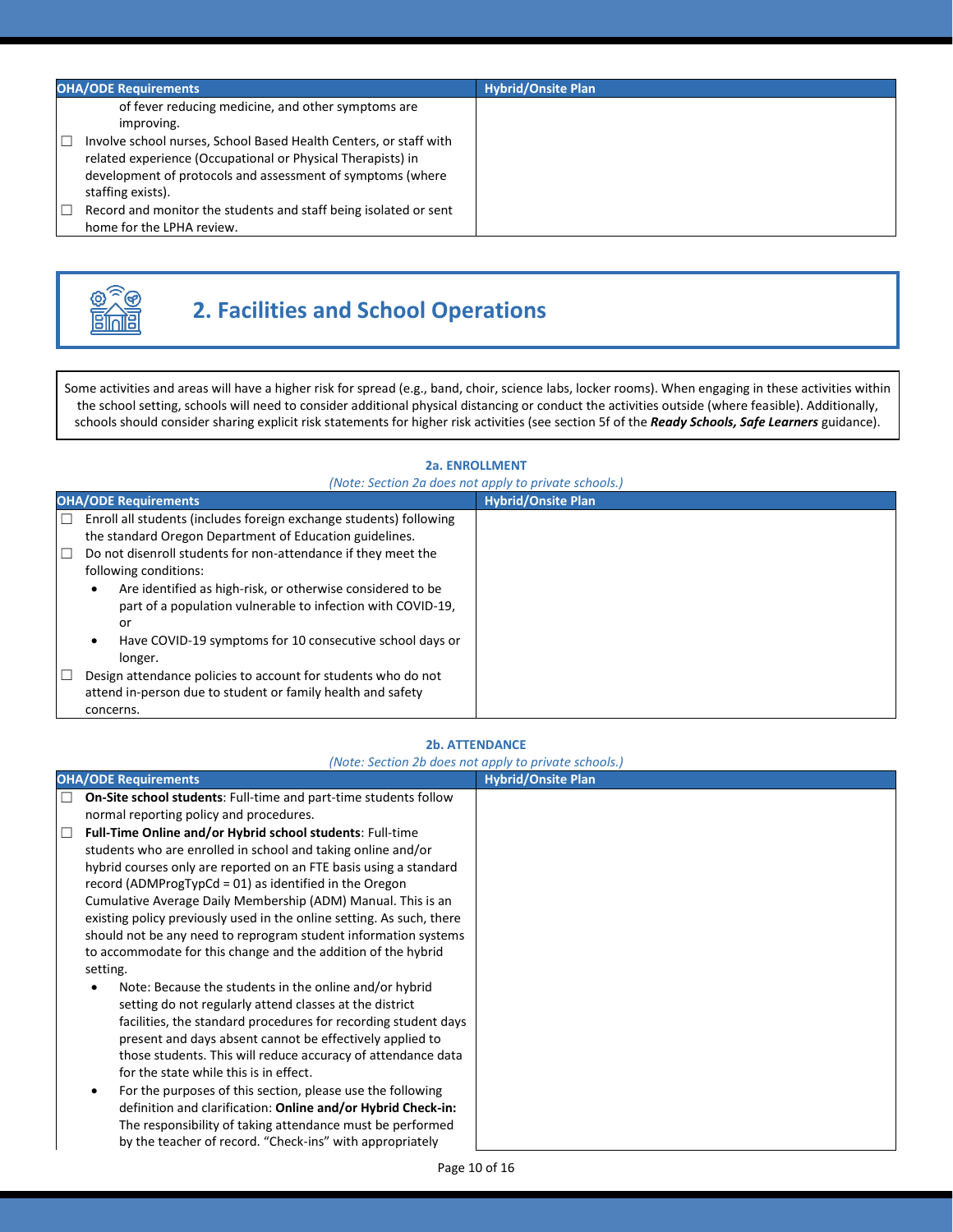| <b>OHA/ODE Requirements</b>                                        | <b>Hybrid/Onsite Plan</b> |
|--------------------------------------------------------------------|---------------------------|
| licensed instructional staff are two-way communications            |                           |
| between the student and the teacher. A check-in does not           |                           |
| include a student leaving a message on an answering                |                           |
| machine or sending an email that does not receive a                |                           |
| response from the appropriately licensed instructional staff       |                           |
| by the end of the next school day.                                 |                           |
| The student must check-in at least twice a week with their         |                           |
| teacher(s) of record on at least two separate weekdays in          |                           |
| order to be counted as present for all five days of that week.     |                           |
| If the student only checks in once during the week, the            |                           |
| student must be counted as absent for half of the scheduled        |                           |
| week (2.5 days, if there are five days scheduled in the week).     |                           |
| The student must be counted as absent for the entire week          |                           |
| (five days, if there are five days scheduled in the week) if       |                           |
| they do not report in at all during the week.                      |                           |
| Note: If a district schedule is based on a four-day school         |                           |
| week, the student would still need to check in twice a week        |                           |
| as described above in order to be counted as present for the       |                           |
| entire week (four days) and once a week to be counted as           |                           |
| present for half of the week (two days).                           |                           |
| Days in attendance may not be claimed for days in which the        |                           |
| student did not have access to appropriately licensed              |                           |
| instructional staff. The purpose of the rule regarding             |                           |
| checking in with the teacher of record is to assure that the       |                           |
| teacher can evaluate whether the student is making                 |                           |
| adequate progress in the course and the student has                |                           |
| additional guaranteed opportunities to engage with a               |                           |
| teacher. The responsibility of taking attendance must be           |                           |
| performed by the teacher of record, not another staff              |                           |
| member (e.g., the registrar or school secretary).                  |                           |
| Part-time students receiving online and/or hybrid instruction<br>□ |                           |
| (not college courses): Students who are not enrolled full-time and |                           |
| are taking online and/or hybrid courses offered by the school      |                           |
| district or charter school are reported as large group instruction |                           |
| (program type 4), unless they are an ESD-registered homeschooled   |                           |
| or private school student receiving supplemental coursework in     |                           |
| public school, which are reported as shared time (program type 9). |                           |
| The district may count up to one hour per day per course taken,    |                           |
| provided appropriately licensed teachers for the coursework        |                           |
| taken, are available and accessible to the student during regular  |                           |
| business hours on each school day to be claimed. Because this is   |                           |
| online and/or hybrid instruction, attendance is based on check-ins |                           |
| with the student's appropriately licensed teacher(s) of record at  |                           |
| least two times (on different days) during the school week.        |                           |

| <b>2c. TECHNOLOGY</b>                                                                                                                                            |                           |  |
|------------------------------------------------------------------------------------------------------------------------------------------------------------------|---------------------------|--|
| <b>OHA/ODE Requirements</b>                                                                                                                                      | <b>Hybrid/Onsite Plan</b> |  |
| Update procedures for district-owned or school-owned devices to<br>match cleaning requirements (see section 2d of the Ready Schools,<br>Safe Learners guidance). |                           |  |
| Procedures for return, inventory, updating, and redistributing<br>district-owned devices must meet physical distancing<br>requirements.                          |                           |  |

| <b>2d. SCHOOL SPECIFIC FUNCTIONS/FACILITY FEATURES</b>                                                                                                    |                           |  |
|-----------------------------------------------------------------------------------------------------------------------------------------------------------|---------------------------|--|
| <b>OHA/ODE Requirements</b>                                                                                                                               | <b>Hybrid/Onsite Plan</b> |  |
| Handwashing: All people on campus should be advised and<br>encouraged to wash their hands frequently.                                                     | Handwashing:              |  |
| <b>Equipment:</b> Develop and use sanitizing protocols for all equipment<br>used by more than one individual or purchase equipment for<br>individual use. | Equipment:                |  |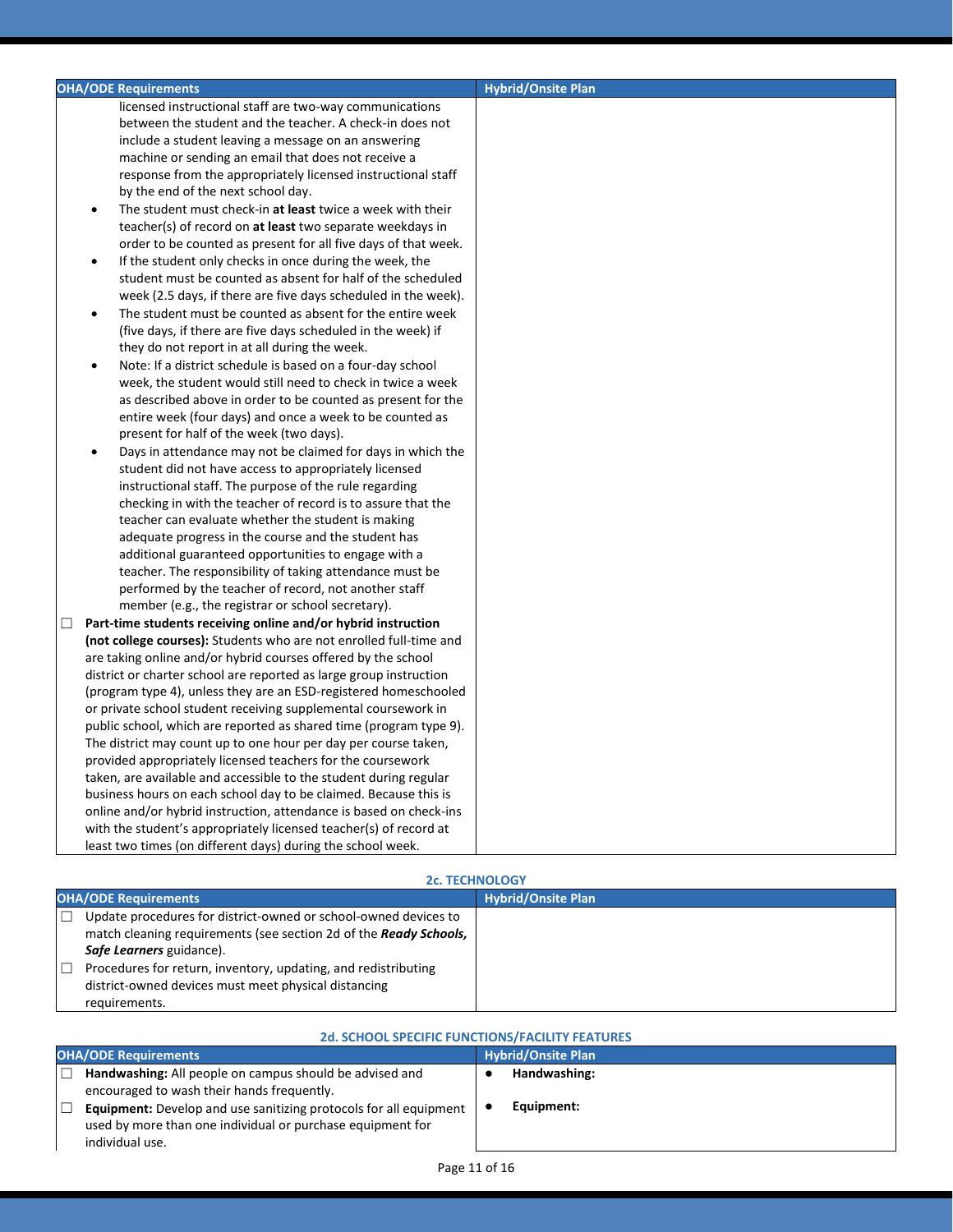| <b>OHA/ODE Requirements</b>                                                                                                                                                                                                                                                                                                                                 | <b>Hybrid/Onsite Plan</b>    |  |
|-------------------------------------------------------------------------------------------------------------------------------------------------------------------------------------------------------------------------------------------------------------------------------------------------------------------------------------------------------------|------------------------------|--|
| Г<br><b>Events:</b> Cancel, modify, or postpone field trips, assemblies, athletic<br>events, practices, special performances, school-wide parent                                                                                                                                                                                                            | Events:                      |  |
| meetings and other large gatherings to meet requirements for<br>physical distancing.                                                                                                                                                                                                                                                                        | <b>Transitions/Hallways:</b> |  |
| Transitions/Hallways: Limit transitions to the extent possible.<br>$\mathbb{L}$<br>Create hallway procedures to promote physical distancing and<br>minimize gatherings.                                                                                                                                                                                     | <b>Personal Property:</b>    |  |
| $\Box$<br>Personal Property: Establish policies for personal property being<br>brought to school (e.g., refillable water bottles, school supplies,<br>headphones/earbuds, cell phones, books, instruments, etc.). If<br>personal items are brought to school, they must be labeled prior to<br>entering school and use should be limited to the item owner. |                              |  |

#### **2e. ARRIVAL AND DISMISSAL**

|        | <b>OHA/ODE Requirements</b>                                                                                                                                                                                                                   | <b>Hybrid/Onsite Plan</b> |
|--------|-----------------------------------------------------------------------------------------------------------------------------------------------------------------------------------------------------------------------------------------------|---------------------------|
| П      | Physical distancing, stable cohorts, square footage, and cleaning<br>requirements must be maintained during arrival and dismissal<br>procedures.                                                                                              |                           |
| $\Box$ | Create schedule(s) and communicate staggered arrival and/or<br>dismissal times.                                                                                                                                                               |                           |
| $\Box$ | Assign students or cohorts to an entrance; assign staff member(s)<br>to conduct visual screenings (see section 1f of the Ready Schools,<br>Safe Learners guidance).                                                                           |                           |
| □      | Develop sign-in/sign-out protocol to help facilitate contact tracing:<br>Eliminate shared pen and paper sign-in/sign-out sheets.<br>Ensure hand sanitizer is available if signing children in or out<br>$\bullet$<br>on an electronic device. |                           |
| $\Box$ | Install hand sanitizer dispensers near all entry doors and other<br>high-traffic areas.                                                                                                                                                       |                           |
| ⊔      | Establish and clearly communicate procedures for keeping<br>caregiver drop-off/pick-up as brief as possible.                                                                                                                                  |                           |

#### **2f. CLASSROOMS/REPURPOSED LEARNING SPACES**

| <b>OHA/ODE Requirements</b> |                                                                        | <b>Hybrid/Onsite Plan</b> |                   |  |
|-----------------------------|------------------------------------------------------------------------|---------------------------|-------------------|--|
|                             | Seating: Rearrange student desks and other seat spaces to at least     |                           | Seating:          |  |
|                             | six feet apart; assign seating so students are in the same seat at all |                           |                   |  |
|                             | times.                                                                 | ٠                         | <b>Materials:</b> |  |
| ш                           | <b>Materials:</b> Avoid sharing of community supplies when possible    |                           |                   |  |
|                             | (e.g., scissors, pencils, etc.). Clean these items frequently. Provide |                           | Handwashing:      |  |
|                             | hand sanitizer and tissues for use by students and staff.              |                           |                   |  |
| $\Box$                      | Handwashing: Remind students through signage and regular               |                           |                   |  |
|                             | reminders from staff of the utmost importance of hand hygiene          |                           |                   |  |
|                             | and respiratory etiquette. Respiratory etiquette means covering        |                           |                   |  |
|                             | coughs and sneezes with an elbow or a tissue. Tissues should be        |                           |                   |  |
|                             | disposed of and hands washed or sanitized immediately.                 |                           |                   |  |
|                             | Wash hands with soap and water for 20 seconds or use an<br>٠           |                           |                   |  |
|                             | alcohol-based hand sanitizer with 60-95% alcohol.                      |                           |                   |  |

#### **2g. PLAYGROUNDS, FIELDS, RECESS, BREAKS, AND RESTROOMS**

| <b>OHA/ODE Requirements</b> |                                                                 | <b>Hybrid/Onsite Plan</b> |
|-----------------------------|-----------------------------------------------------------------|---------------------------|
|                             | Keep school playgrounds closed to the general public until park |                           |
|                             | playground equipment and benches reopen in the community (see   |                           |
|                             | Oregon Health Authority's Specific Guidance for Outdoor         |                           |
|                             | <b>Recreation Organizations).</b>                               |                           |
| $\Box$                      | After using the restroom students must wash hands with soap and |                           |
|                             | water for 20 seconds.                                           |                           |
| ш                           | Students must wash hands with soap and water for 20 seconds or  |                           |
|                             | use an alcohol-based hand sanitizer with 60-95% alcohol before  |                           |
|                             | and after using playground equipment.                           |                           |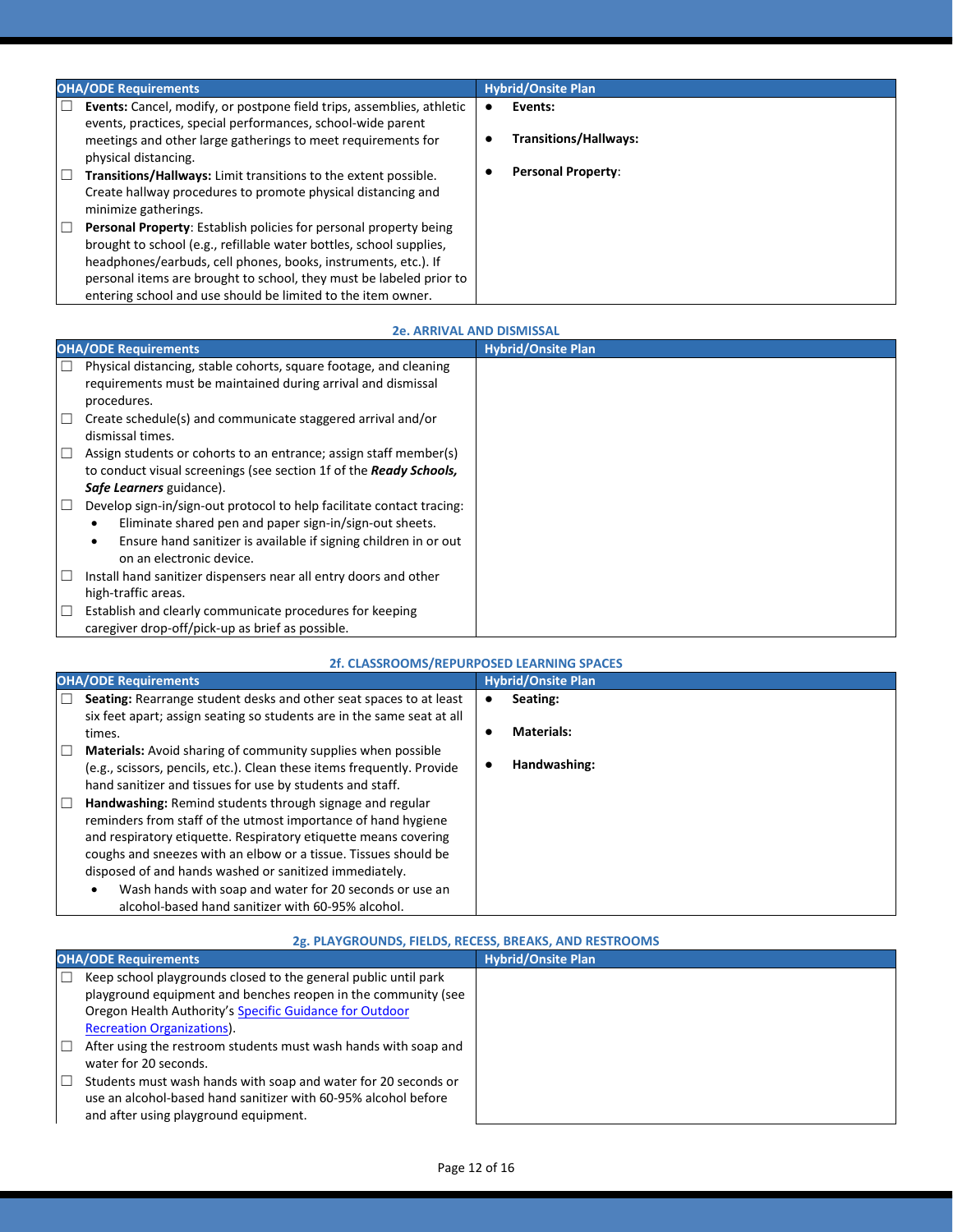| <b>OHA/ODE Requirements</b>                                                                                                               | <b>Hybrid/Onsite Plan</b> |
|-------------------------------------------------------------------------------------------------------------------------------------------|---------------------------|
| Designate playground and shared equipment solely for the use of<br>one cohort at a time. Disinfect between sessions and between           |                           |
| each group's use.<br>$\Box$<br>Cleaning requirements must be maintained (see section 2) of the<br>Ready Schools, Safe Learners guidance). |                           |
| $\Box$<br>Maintain physical distancing requirements, stable cohorts, and<br>square footage requirements.                                  |                           |
| Provide signage and restrict access to outdoor equipment<br>(including sports equipment, etc.).                                           |                           |
| Design recess activities that allow for physical distancing and<br>maintenance of stable cohorts.                                         |                           |
| Clean all outdoor equipment between cohorts.                                                                                              |                           |

#### **2h. MEAL SERVICE/NUTRITION OHA/ODE Requirements** ☐ Include meal services/nutrition staff in planning for school reentry. □ Staff serving meals must wear face shields or face covering (see section 1h of the *Ready Schools, Safe Learners* guidance).  $\Box$  Students must wash hands with soap and water for 20 seconds or use an alcohol-based hand sanitizer with 60-95% alcohol before meals and should be encouraged to do so after.  $\Box$  Appropriate daily cleaning of meal items (e.g., plates, utensils, transport items) in classrooms where meals are consumed. ☐ Cleaning and sanitizing of meal touch-points and meal counting

system between stable cohorts.

 $\Box$  Adequate cleaning of tables between meal periods.

#### **2i. TRANSPORTATION**

|        | <b>OHA/ODE Requirements</b>                                                   | <b>Hybrid/Onsite Plan</b> |
|--------|-------------------------------------------------------------------------------|---------------------------|
| Ш      | Include transportation departments (and associated contracted                 |                           |
|        | providers, if used) in planning for return to service.                        |                           |
| $\Box$ | Buses are cleaned frequently. Conduct targeted cleanings between              |                           |
|        | routes, with a focus on disinfecting frequently touched surfaces of           |                           |
|        | the bus (see section 2j of the Ready Schools, Safe Learners                   |                           |
|        | guidance).                                                                    |                           |
| $\Box$ | Develop protocol for loading/unloading that includes visual                   |                           |
|        | screening for students exhibiting symptoms and logs for contact-              |                           |
|        | tracing.                                                                      |                           |
|        | If a student displays symptoms, provide a face shield or face                 |                           |
|        | covering and keep student at least six feet away from others.                 |                           |
|        | Continue transporting the student.                                            |                           |
|        | If arriving at school, notify staff to begin isolation measures.<br>$\bullet$ |                           |
|        | If transporting for dismissal and the student displays an<br>$\bullet$        |                           |
|        | onset of symptoms, notify the school.                                         |                           |
| $\Box$ | Consult with parents/guardians of students who may require                    |                           |
|        | additional support (e.g., students who experience a disability and            |                           |
|        | require specialized transportation as a related service) to                   |                           |
|        | appropriately provide service.                                                |                           |
| $\Box$ | Drivers wear face shields or face coverings.                                  |                           |
| $\Box$ | Inform parents/guardians of practical changes to transportation               |                           |
|        | service (i.e., physical distancing at bus stops and while                     |                           |
|        | loading/unloading, potential for increased route time due to                  |                           |
|        | additional precautions, sanitizing practices, and face coverings).            |                           |

| 2j. CLEANING, DISINFECTION, AND VENTILATION                                                                                                                                                                                                                    |                           |  |
|----------------------------------------------------------------------------------------------------------------------------------------------------------------------------------------------------------------------------------------------------------------|---------------------------|--|
| <b>OHA/ODE Requirements</b>                                                                                                                                                                                                                                    | <b>Hybrid/Onsite Plan</b> |  |
| Clean, sanitize, and disinfect frequently touched surfaces (e.g.,<br>playground equipment, door handles, sink handles, drinking<br>fountains, transport vehicles) and shared objects (e.g., toys,<br>games, art supplies) between uses multiple times per day. |                           |  |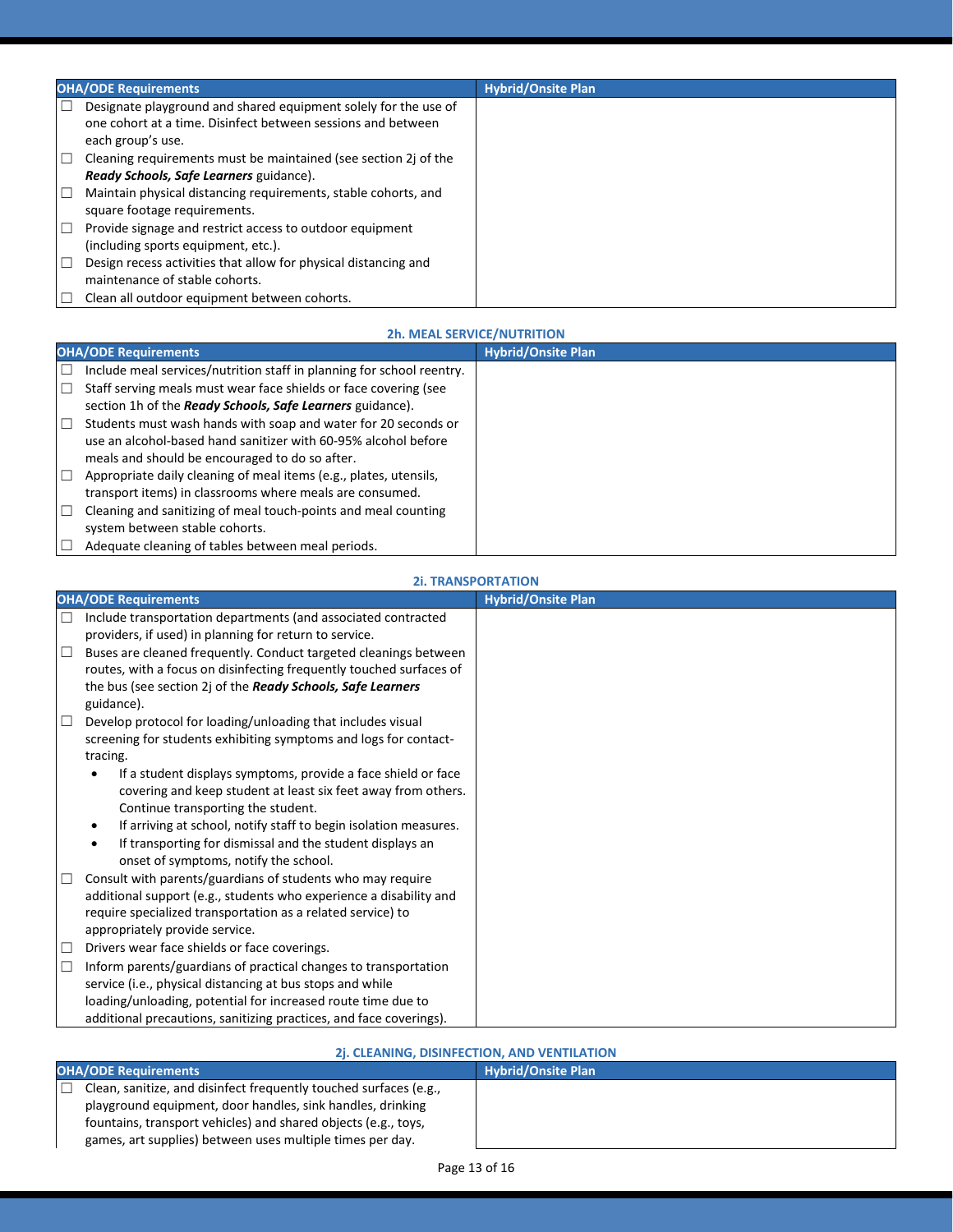|        | <b>OHA/ODE Requirements</b>                                                                    | <b>Hybrid/Onsite Plan</b> |
|--------|------------------------------------------------------------------------------------------------|---------------------------|
|        | Maintain clean and disinfected (CDC guidance) environments,                                    |                           |
|        | including classrooms, cafeteria settings, restrooms, and                                       |                           |
|        | playgrounds.                                                                                   |                           |
| □      | Apply disinfectants safely and correctly following labeling direction                          |                           |
|        | as specified by the manufacturer. Keep these products away from                                |                           |
|        | students.                                                                                      |                           |
| □      | To reduce the risk of asthma, choose disinfectant products on the                              |                           |
|        | EPA List N with asthma-safer ingredients (e.g. hydrogen peroxide,                              |                           |
|        | citric acid, or lactic acid) and avoid products that mix these with                            |                           |
|        | asthma-causing ingredients like peroxyacetic acid, sodium                                      |                           |
|        | hypochlorite (bleach), or quaternary ammonium compounds.                                       |                           |
| $\Box$ | Operate ventilation systems properly and/or increase circulation of                            |                           |
|        | outdoor air as much as possible by opening windows and doors,                                  |                           |
|        | using fans, and through other methods. Do not use fans if they                                 |                           |
|        | pose a safety or health risk, such as increasing exposure to                                   |                           |
|        | pollen/allergies or exacerbating asthma symptoms. For example,                                 |                           |
|        | do not use fans if doors and windows are closed and the fans are                               |                           |
|        | recirculating the classroom air.<br>Consider the need for increased ventilation in areas where |                           |
| □      | students with special health care needs receive medication or                                  |                           |
|        | treatments.                                                                                    |                           |
| $\Box$ | Facilities should be cleaned and disinfected at least daily to                                 |                           |
|        | prevent transmission of the virus from surfaces (see CDC's                                     |                           |
|        | guidance on disinfecting public spaces).                                                       |                           |
| □      | Air circulation and filtration are helpful factors in reducing airborne                        |                           |
|        | viruses. Consider modification or enhancement of building                                      |                           |
|        | ventilation where feasible (see CDC's guidance on ventilation and                              |                           |
|        | filtration and American Society of Heating, Refrigerating, and Air-                            |                           |
|        | Conditioning Engineers' guidance).                                                             |                           |

#### **2k. HEALTH SERVCIES**

| <b>OHA/ODE Requirements</b>                                                                                                                                                                                                                                                                                                                                                                                                                      | <b>Hybrid/Onsite Plan</b> |
|--------------------------------------------------------------------------------------------------------------------------------------------------------------------------------------------------------------------------------------------------------------------------------------------------------------------------------------------------------------------------------------------------------------------------------------------------|---------------------------|
| OAR 581-022-2220 Health Services, requires districts to "maintain<br>a prevention-oriented health services program for all students"<br>including space to isolate sick students and services for students<br>with special health care needs. While OAR 581-022-2220 does not<br>apply to private schools, private schools must provide a space to<br>isolate sick students and provide services for students with special<br>health care needs. |                           |
| Licensed, experienced health staff should be included on teams to<br>$\mathbb{R}^n$<br>determine district health service priorities. Collaborate with health<br>professionals such as school nurses; SBHC staff; mental and<br>behavioral health providers; physical, occupational, speech, and<br>respiratory therapists; and School Based Health Centers (SBHC).                                                                               |                           |



# **3. Response to Outbreak**

#### **3a. PREVENTION AND PLANNING**

|        | <b>OHA/ODE Requirements</b>                                       | <b>Hybrid/Onsite Plan</b> |
|--------|-------------------------------------------------------------------|---------------------------|
|        | Coordinate with Local Public Health Authority (LPHA) to establish |                           |
|        | communication channels related to current transmission level.     |                           |
|        | Establish a specific emergency response framework with key        |                           |
|        | stakeholders.                                                     |                           |
| $\Box$ | When new cases are identified in the school setting, and the      |                           |
|        | incidence is low, the LPHA will provide a direct report to the    |                           |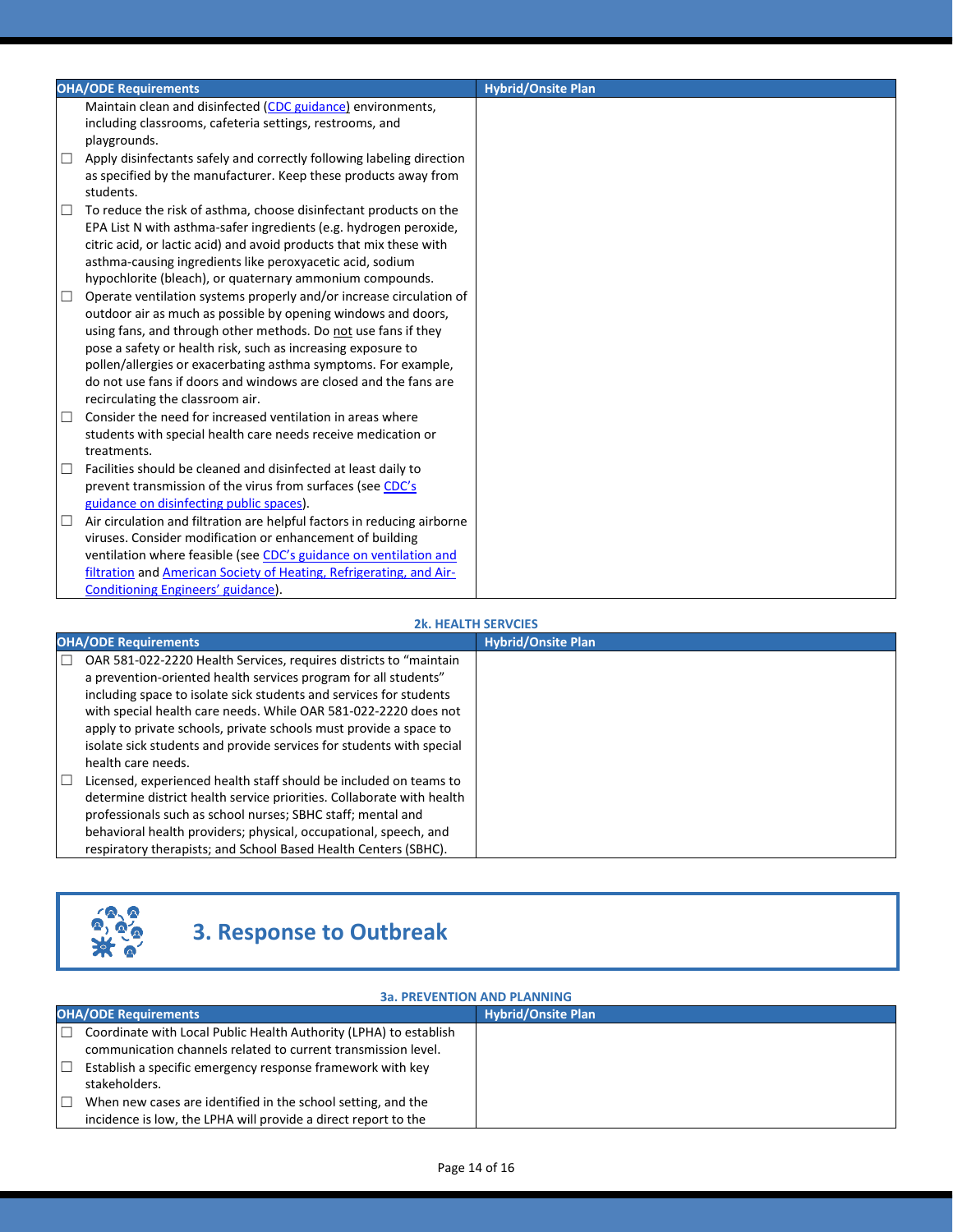| <b>OHA/ODE Requirements</b>                                    | <b>Hybrid/Onsite Plan</b> |
|----------------------------------------------------------------|---------------------------|
| district nurse, or designated staff, on the diagnosed case(s). |                           |
| Likewise, the LPHA will impose restrictions on contacts.       |                           |

| <b>3b. RESPONSE</b> |                                                                    |                           |
|---------------------|--------------------------------------------------------------------|---------------------------|
|                     | <b>OHA/ODE Requirements</b>                                        | <b>Hybrid/Onsite Plan</b> |
| $\Box$              | Follow the district's or school's outbreak response protocol.      |                           |
|                     | Coordinate with the LPHA for any outbreak response.                |                           |
| $\Box$              | If anyone who has been on campus is known to have been             |                           |
|                     | diagnosed with COVID-19, report the case to and consult with the   |                           |
|                     | LPHA regarding cleaning and possible classroom or program          |                           |
|                     | closure.                                                           |                           |
| $\Box$              | Report to the LPHA any cluster of illness (2 or more people with   |                           |
|                     | similar illness) among staff or students.                          |                           |
| $\Box$              | When cases are identified in the local region, a response team     |                           |
|                     | should be assembled within the district and responsibilities       |                           |
|                     | assigned within the district.                                      |                           |
|                     | Modify, postpone, or cancel large school events as coordinated     |                           |
|                     | with the LPHA.                                                     |                           |
| $\Box$              | If the school is closed, implement Short-Term Distance Learning or |                           |
|                     | Comprehensive Distance Learning models for all staff/students.     |                           |
| ⊔                   | Continue to provide meals for students.                            |                           |
| П                   | Communicate criteria that must be met in order for On-Site         |                           |
|                     | instruction to resume and relevant timelines with families.        |                           |

#### **3c. RECOVERY AND REENTRY**

|        | <b>OHA/ODE Requirements</b>                                          | <b>Hybrid/Onsite Plan</b> |
|--------|----------------------------------------------------------------------|---------------------------|
| П      | Plan instructional models that support all learners in               |                           |
|        | Comprehensive Distance Learning.                                     |                           |
| $\Box$ | Clean, sanitize, and disinfect surfaces (e.g., playground equipment, |                           |
|        | door handles, sink handles, drinking fountains, transport vehicles)  |                           |
|        | and follow CDC guidance for classrooms, cafeteria settings,          |                           |
|        | restrooms, and playgrounds.                                          |                           |
| □      | Communicate with families about options and efforts to support       |                           |
|        | returning to On-Site instruction.                                    |                           |
| $\Box$ | Follow the LPHA guidance to begin bringing students back into On-    |                           |
|        | Site instruction.                                                    |                           |
|        | Consider smaller groups, cohorts, and rotating schedules to          |                           |
|        | allow for a safe return to schools.                                  |                           |



### **ASSURANCES**

*This section must be completed by any public school that is providing instruction through On-Site or Hybrid Instructional Models. Schools providing Comprehensive Distance Learning Instructional Models do not need to complete this section. This section does not apply to private schools.*

- ☐ We affirm that our school plan has met the requirements from ODE guidance for sections 4, 5, 6, 7, and 8 of the *Ready Schools, Safe Learners* guidance.
- ☐ We affirm that we cannot meet all of the ODE requirements for sections 4, 5, 6, 7 and/or 8 of the *Ready Schools, Safe Learners* guidance at this time. We will continue to work towards meeting them and have noted and addressed which requirement(s) we are unable to meet in the table titled "Assurance Compliance and Timeline" below.